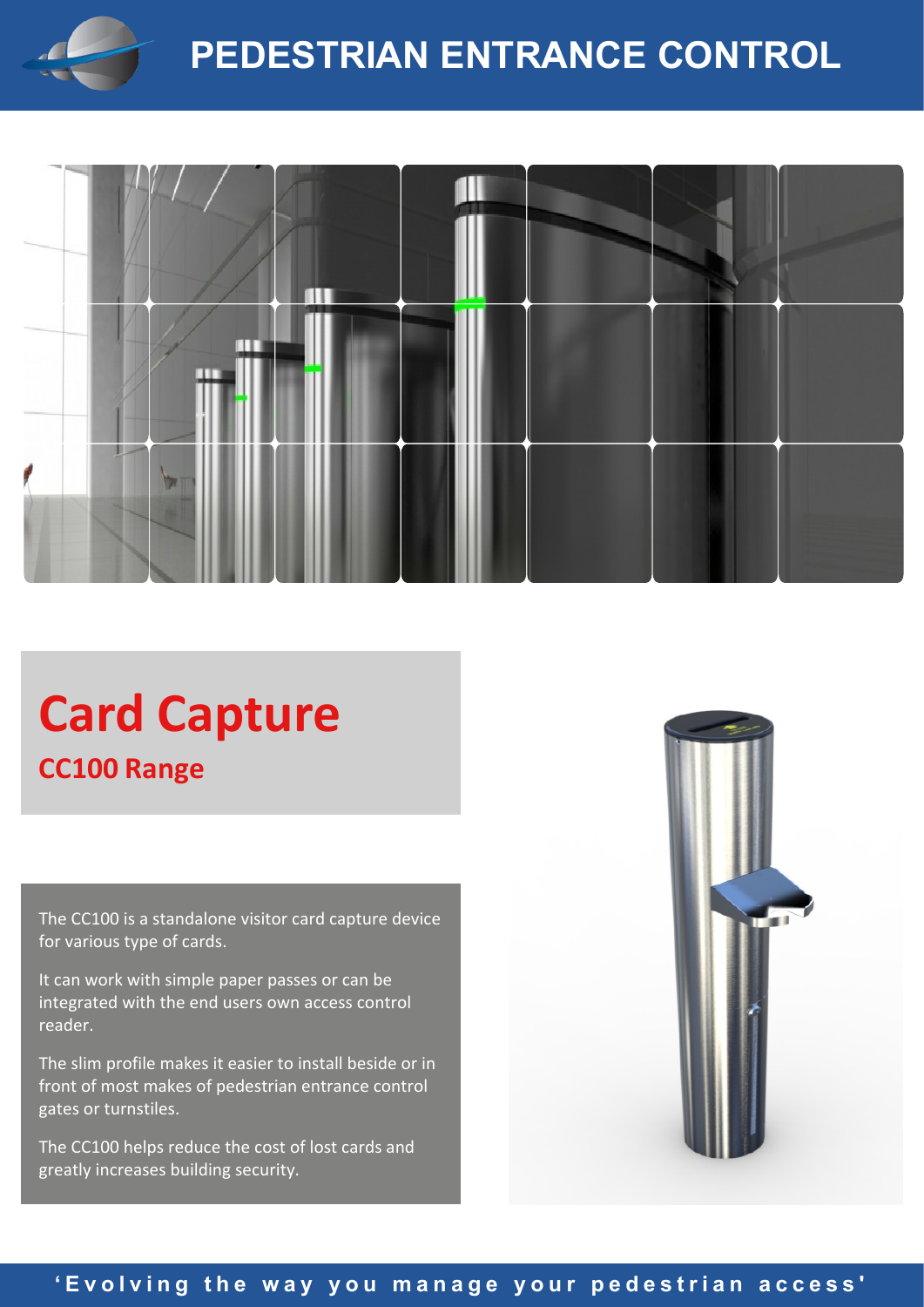

# **TECHNICAL SPECIFICATION: FEATURES:**

| Power Supply             | $24$ Vdc          |
|--------------------------|-------------------|
| <b>Power Consumption</b> | 24 Vdc 2 - 2.5 A  |
| Environment              | Internal use only |

# **DIMENSIONS:**



# $020$

# **COLLECT CARDS 1**

**Cards, their holders, pin clips up to 100mm wide, can be accepted. Lanyards can not be accepted.**

 **INTEGRATION WITH ACCESS CONTROL READER 2**

**Any make of proximity card reader can be mounted to the devise, all that is needed is a dry contact output signal from the access control to confirm the inserted card is valid.**

**After receipt of a valid card signal the valid card will be sent to the collection box. If no signal is received after a pre-set time the invalid card will be returned.**

# **EASY MAINTENANCE 3**

**Bottom lockable access panel and easy access to the mechanism makes card collecting and maintenance easy.**